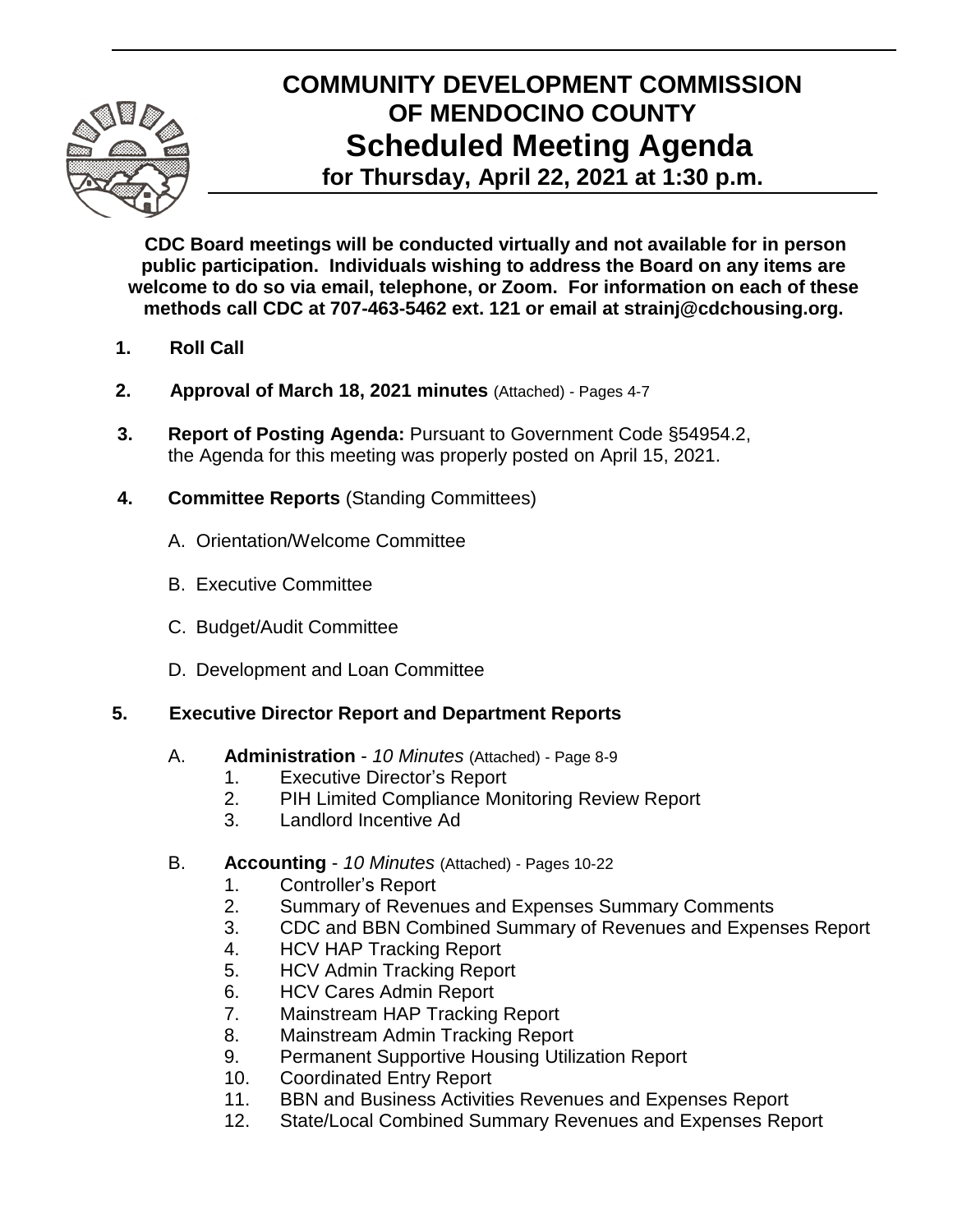#### C. **Development and Sustainability** - *10 Minutes* (Attached) - Pages 23-25

- 1. Development & Sustainability Department Report
- 2. Work Order Analysis by Completion Month Report
- D. **Housing** *15 Minutes* (Attached) *-* Pages 26-34
	- 1. Housing Manager's Report
	- 2. Housing Quality Inspection Report
	- 3. Occupancy Status Report
	- 4. Agency Owned Report
- **6. Announcements**

None

**7. Board Correspondence** None

### **8. Media/Information**

Article from northbaybusinessjounal.com, written by Jeff Quackenbush on 4/12/2021 "Employers in Mendocino County say housing shortage limits growth" (Attached) *-* Pages - 35-41

- **9. Unfinished Business**
	- A. **Discussion and Possible Action Regarding Adoption of Resolution #2034-21 Approving Work from Home Policy** (Attached) *-* Pages 42-45
- **10. Board Comments to Staff** None
- **11. New Business** *-15 Minutes*
	- A. **Discussion and Possible Action Regarding Resolution #2038-21 Adopting the Salary Schedule Effective April 22, 2021** - Pages 46-49
	- B. **Discussion and Possible Action Regarding Adoption of Resolution #2039-21 Approving Contract Bid to Paint Exterior of Marlene Brookside** - Pages - 50-52
	- C. **Discussion and Possible Action Regarding Needed Approval to Sell a Surplus Maintenance Vehicle** - Page 53
- **12. Public Expression**
- **13. Adjournment**

### **PUBLIC EXPRESSION**

The Commission welcomes participation in the meeting. Comments shall be limited so that everyone may be heard. This item is limited to matters under the jurisdiction of the Commission which are not on the posted agenda and items which have not already been considered by the Commission. The Commission limits testimony on matters not on the